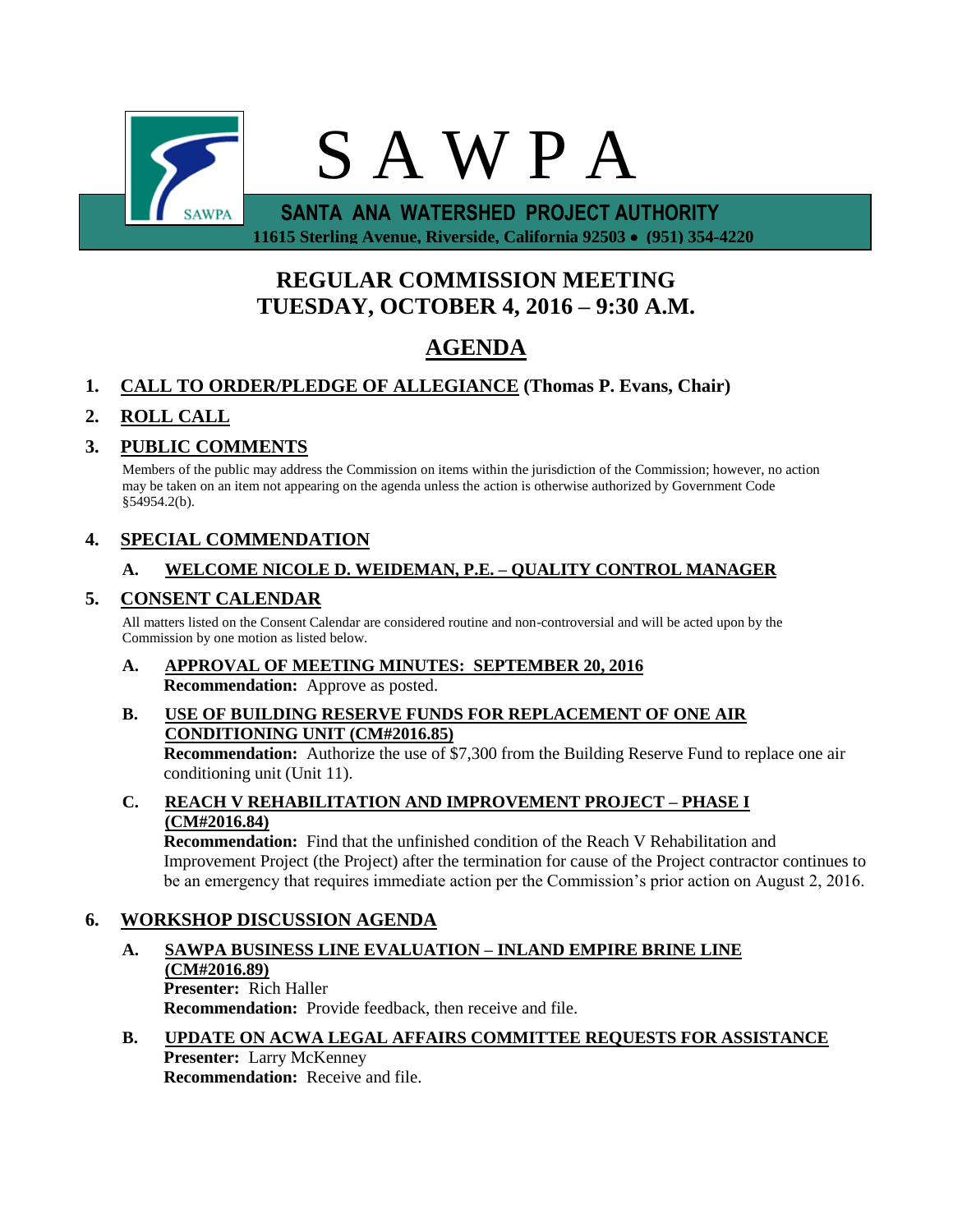#### **C. RIVERSIDE LAND CONSERVANCY – PRICE OF PLACE IN THE GREAT OUTDOORS GALA AND LOCAL GOVERNMENT ENVIRONMENTAL EXCELLENCE AWARD Presenter:** Celeste Cantú

**Recommendation:** Accept, file and consider attending the Riverside Land Conservancy Event.

#### **D. 2017 MEDICAL INSURANCE CAP (CM#2016.88) Presenter:** Celeste Cantú **Recommendation:** Direct staff to adjust the medical insurance cap to \$1,505.65, which reflects the ACWA/JPIA 2017 Kaiser Family Plan rate.

#### **E. INVITATION TO SAWPA TO PARTICIPATE IN THE SANTA ANA RIVER PARKWAY AND OPEN SPACE PLAN TECHNICAL ADVISORY COMMITTEE (CM#2016.86) Presenters:** Ian Achimore

**Recommendation:** Approve staff's participation in the Santa Ana River Parkway and Open Space Plan Technical Advisory Committee.

#### **F. STORMWATER QUALITY STANDARDS TASK FORCE – REGIONAL WATER QUALITY MONITORING TASK FORCE AGREEMENT (CM#2016.87) Presenters:** Rick Whetsel

**Recommendation:** Approve the Regional Water Quality Monitoring Task Force Agreement subject to nonsubstantive language changes and authorize the transfer of \$289,175 from fund 384-01 Middle Santa Ana River Pathogen TMDL Task Force to fund 386 Regional Water Quality Monitoring Task Force.

### **7. INFORMATIONAL REPORTS**

**Recommendation:** Receive and file the following oral/written reports/updates.

### **A. CHAIR'S COMMENTS/REPORT**

### **B. COMMISSIONERS' COMMENTS**

### **C. COMMISSIONERS' REQUEST FOR FUTURE AGENDA ITEMS**

### **8. CLOSED SESSION**

#### **A. CONFERENCE WITH LEGAL COUNSEL – EXISTING LITIGATION PURSUANT TO GOVERNMENT CODE SECTION 54956.9(d)(1)**

Name of Case: Spiniello Companies v. Charles King Company, Inc., Santa Ana Watershed Project Authority, The Ohio Casualty Insurance Company (Superior Court of Los Angeles BC616589)

### **9. ADJOURNMENT**

#### **PLEASE NOTE:**

Americans with Disabilities Act: Meeting rooms are wheelchair accessible. If you require any special disability related accommodations to participate in this meeting, please contact (951) 354-4220 or kberry@sawpa.org. 48-hour notification prior to the meeting will enable staff to make reasonable arrangements to ensure accessibility for this meeting. Requests should specify the nature of the disability and the type of accommodation requested.

Materials related to an item on this agenda submitted to the Commission after distribution of the agenda packet are available for public inspection during normal business hours at the SAWPA office, 11615 Sterling Avenue, Riverside, and available a[t www.sawpa.org,](http://www.sawpa.org/) subject to staff's ability to post documents prior to the meeting.

#### **Declaration of Posting**

\_\_\_\_\_\_\_\_\_\_\_\_\_\_\_\_\_\_\_\_\_\_\_\_\_\_\_\_\_\_\_\_\_\_\_\_\_\_\_

I, Kelly Berry, Clerk of the Board of the Santa Ana Watershed Project Authority declare that on Friday, September 30, 2016, a copy of this agenda has been uploaded to the SAWPA website a[t www.sawpa.org](http://www.sawpa.org/) and posted in SAWPA's office at 11615 Sterling Avenue, Riverside, California. /s/

Kelly Berry, CMC